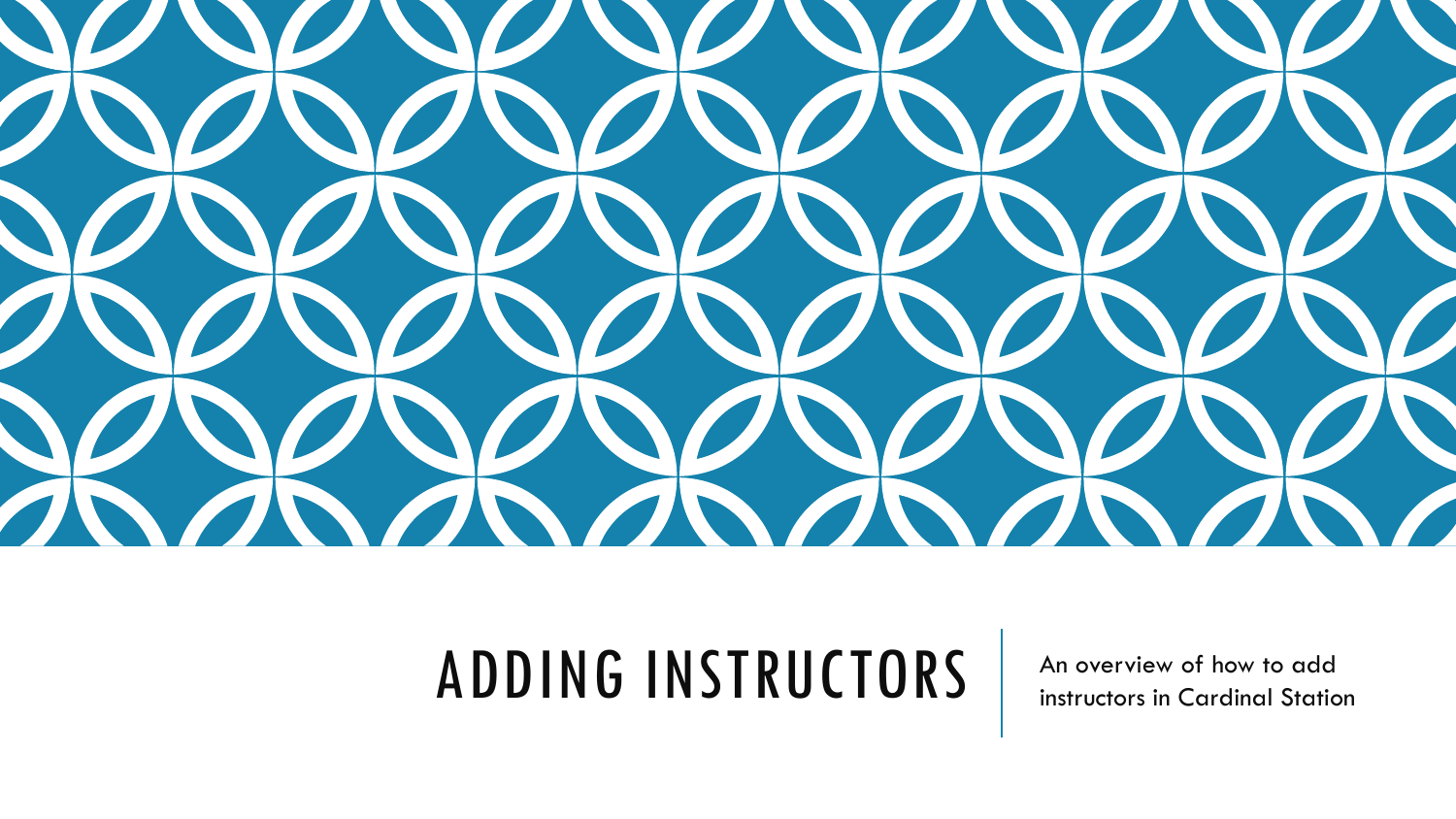### WHY IS THIS IMPORTANT? LOTS OF REASONS!

- The Instructor/Advisor Table is where ALL of CUA's instructor information is stored.

- Being listed as the instructor in Cardinal Station is the only way a teacher will have access to **class rosters**, **grade rosters**, and **the course's Blackboard page**.

- Cardinal Station and the information therein provides a historical record for academic courses for years even after the semester ends.

- Adjunct instructors must be added to courses per their contracts.

- Students should have accurate information by which to make their enrollment decisions.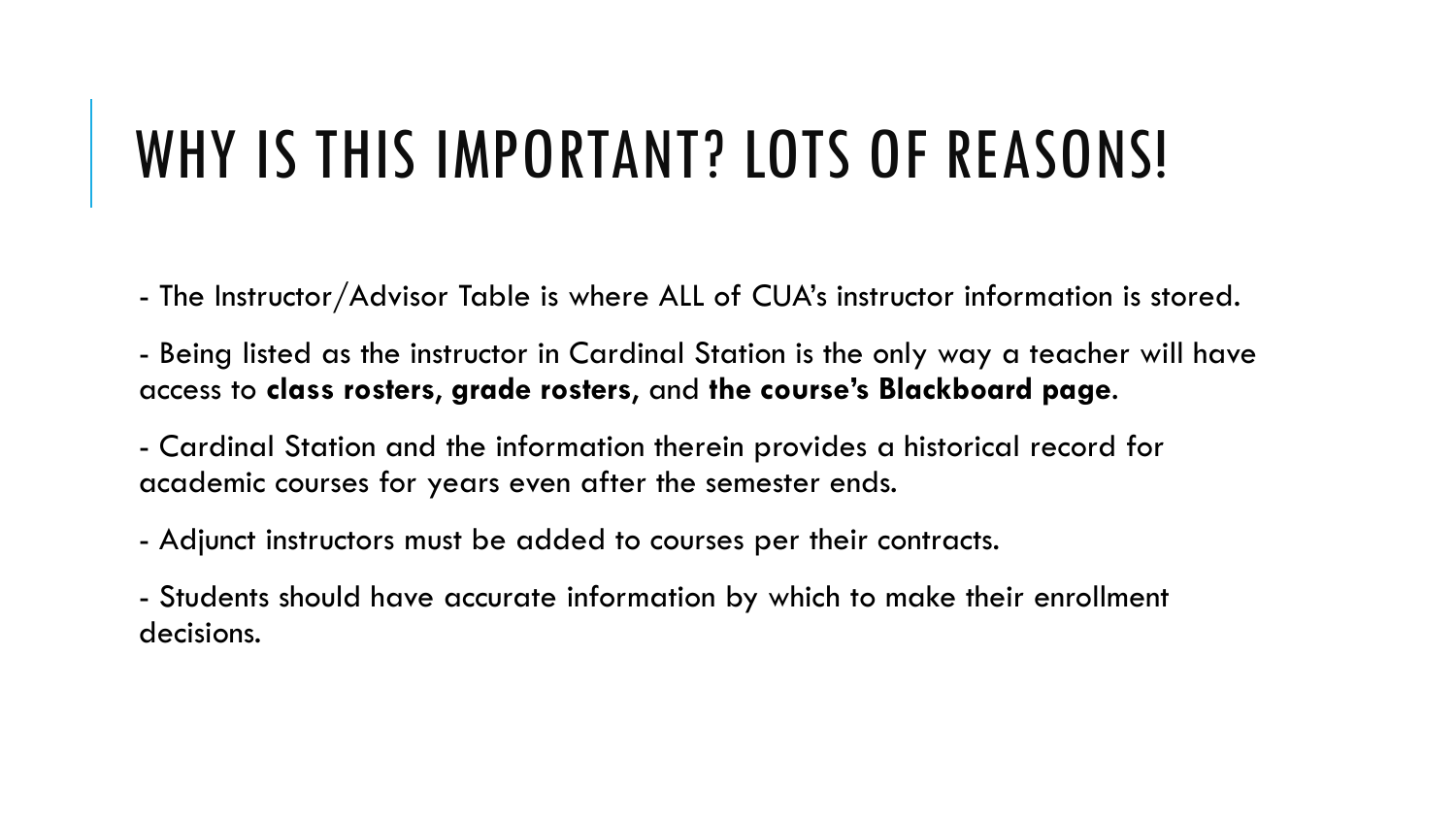# THE INSTRUCTOR ADVISOR TABLE

#### **Cardinal Station > Curriculum Management > Instructor/Advisor Information > Instructor/Advisor Table**

#### **Instructor/Advisor Table**

Enter any information you have and click Search. Leave fields blank for a list of all values.

#### **Find an Existing Value**

#### **Search Criteria**

ID: begins with v Campus ID: begins with National ID: begins with  $\blacktriangledown$ Last Name: begins with ▼ First Name: begins with ▼ □ Include History □ Correct History □ Case Sensitive Limit the number of results to (up to 300): 300

Basic Search | Save Search Criteria Search Clear

It's best to search via **CUA ID**, since each person has a unique ID number. If you search via name, MAKE SURE YOU HAVE THE CORRECT INDIVIDUAL!

We have many repeat names at CUA; you can use middle initial or birthdate to make sure you're working on the right entry.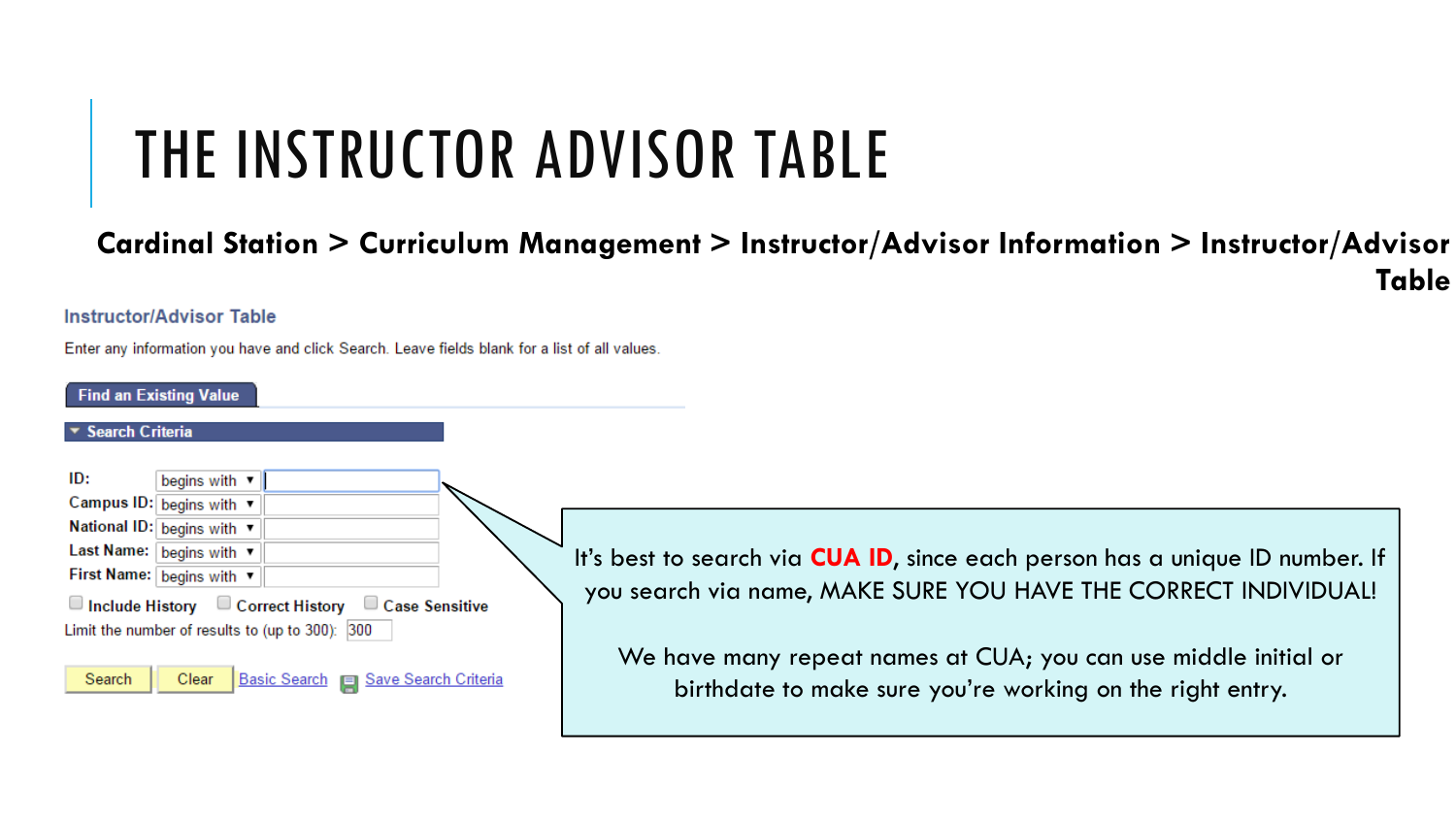# INSTRUCTOR/ADVISOR ENTRY

| <b>Instructor/Advisor Table</b> | <b>Approved Courses</b>                                          |
|---------------------------------|------------------------------------------------------------------|
| Wilson, Jeffrey Dirk            | 2028777                                                          |
| <b>Instructor Details</b>       | First 1 of 1 2 Last<br>Find   View All                           |
| *Effective Date:                | 07/11/2005<br>$\overline{\mathbf{H}}$<br>Active<br>*Status:<br>▼ |
| *Instructor Type:               | Instructor<br>7<br>■ Advisor                                     |
| *Academic Institution:          | <b>CRDNLQ</b><br>The Catholic Univ of America                    |
| *Primary Acad Org:              | PHILOSOPHY<br>Philosophy                                         |
| *Instructor Available:          | Available                                                        |
| <b>Instructor/Advisor Role</b>  | First 1 1 of 1 2 Last<br>Find   View All                         |
| <b>Advisor Number:</b>          | <b>Percent of Appointment:</b><br>$+$ $-$                        |
| *Academic Career:               |                                                                  |
| <b>Academic Program:</b>        | Q                                                                |
| <b>Academic Plan:</b>           |                                                                  |
| <b>Academic Sub-Plan:</b>       |                                                                  |
|                                 |                                                                  |

 $\left|\frac{1}{2}\right|$  Next in List

**Previous in List** 

 $\boxed{=}$  Notify

Update/Display

Include History

Correct History

If you're editing an entry for someone who is already an established instructor at CUA, you will need to click the plus sign  $("+")$  button to add a new row before continuing.

If you are adding a brand new instructor, click to the next slide.

Instructor/Advisor Table | Approved Courses

 $\Omega$ Return to Search

Save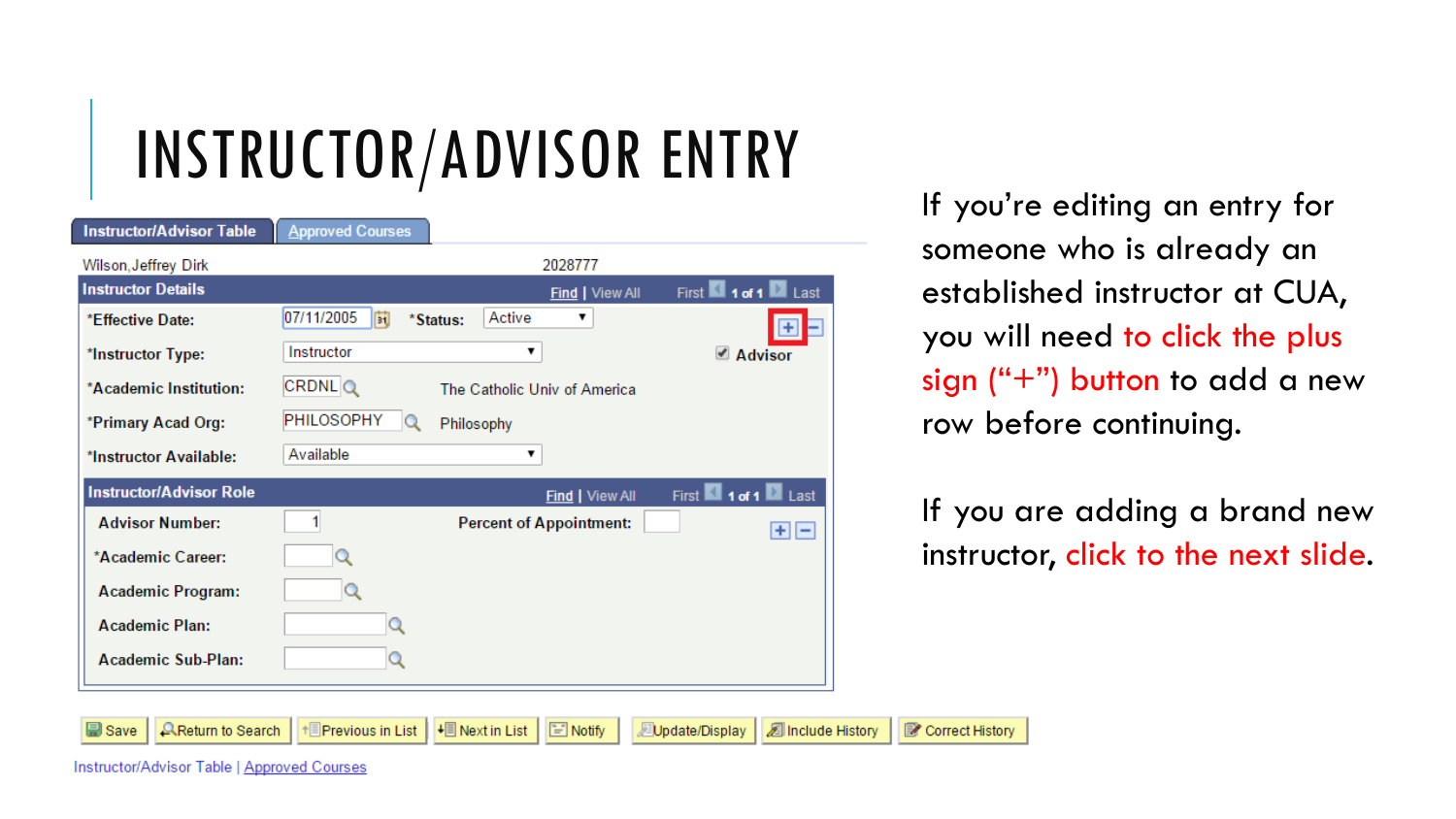#### INSTRUCTOR/ADVISOR TABLE ENTRY, TAB 1

On the "Instructor/Advisor Table" tab, the following highlighted fields must be entered.

|                         |                                                                                                                     | If the person is an advisor, check this box.                                                                                                                                                       |
|-------------------------|---------------------------------------------------------------------------------------------------------------------|----------------------------------------------------------------------------------------------------------------------------------------------------------------------------------------------------|
| <b>Effective Date</b>   | This defaults to current date. Make<br>sure to EDIT it to a date before the<br>first day of the term before saving. | <b>Instructor/Advisor Table</b><br><b>Approved Courses</b><br>2028777<br>Wilson, Jeffrey Dirk<br>First 1 1 / 1 1 Last<br><b>Instructor Details</b><br>Find   View All<br>$\boldsymbol{\mathrm{v}}$ |
| <b>Status</b>           | Set this to "Active."                                                                                               | $\boxed{07/11/2005}$<br>Active<br>*Effective Date:<br>*Status:<br>$H =$<br>Instructor<br>*Instructor Type:<br>■ Advisor<br>CRDNLQ<br>*Academic Institution:<br>The Catholic Univ of America        |
| Instructor Type         | Set this to "Instructor" or "TA" as<br>appropriate.                                                                 | PHILOSOPHY<br>$\alpha$<br>*Primary Acad Org:<br>Philosophy<br>Available<br>*Instructor Available:<br><b>Instructor/Advisor Role</b><br>First 1 1 of 1 Last<br>Find   View All                      |
| Academic Institution    | Defaults to "CRDNL."                                                                                                | <b>Advisor Number:</b><br><b>Percent of Appointment:</b><br>$+$ $-$<br>*Academic Career:<br><b>Academic Program:</b><br>Q                                                                          |
| <b>Primary Acad Org</b> | Choose the correct <b>primary</b><br>academic org (their regular dept).                                             | <b>Academic Plan:</b><br><b>Academic Sub-Plan:</b>                                                                                                                                                 |
| Instructor Available    | Set this to "Available."                                                                                            | + Next in List   ■ Notify<br>Include History<br>Correct History<br><b>AReturn to Search</b><br>↑ Previous in List<br>Update/Display<br>Instructor/Advisor Table   Approved Courses                 |

#### **DON'T CLICK SAVE YET! GO TO THE SECOND TAB!**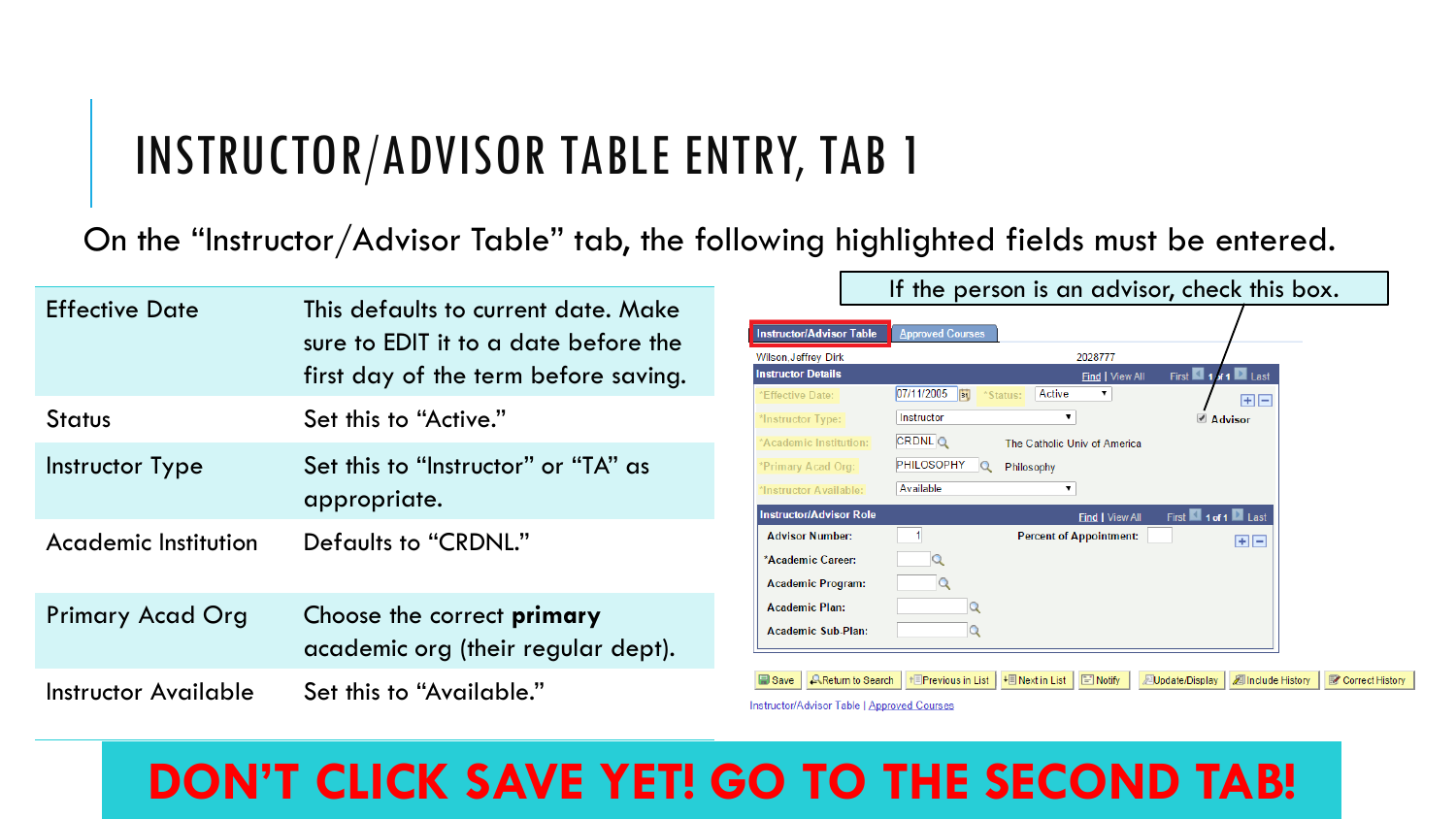# INSTRUCTOR/ADVISOR TABLE ENTRY, TAB 2

| Instructor/Advisor Table                                           | <b>Approved Courses</b> |                  |                                                                                      |                                                                  |
|--------------------------------------------------------------------|-------------------------|------------------|--------------------------------------------------------------------------------------|------------------------------------------------------------------|
| Wilson, Jeffrey Dirk                                               |                         |                  | 2028777                                                                              |                                                                  |
| <b>Instructor Details</b>                                          |                         |                  | Find   View All                                                                      | First 1 1 of 1 2 Last                                            |
| <b>Effective Date:</b>                                             | 07/11/2005              | Status:          | Active                                                                               |                                                                  |
| <b>Instructor Type:</b>                                            | Instructor              |                  | ■ Advisor                                                                            |                                                                  |
| <b>Academic Institution:</b>                                       | CRDNL                   |                  | The Catholic Univ of America                                                         |                                                                  |
| <b>Primary Acad Org:</b>                                           | PHILOSOPHY              | Philosophy       |                                                                                      |                                                                  |
| <b>Course Description</b><br>*Acad Org<br>Seq Nbr<br>1 PHILOSOPHYQ | <b>Subject Area</b>     | <b>Course ID</b> | Personalize   Find   <b>EL</b>   <b>HI</b><br><b>Offer Nbr</b><br><b>Catalog Nbr</b> | First $\blacksquare$ 1 of 1 $\blacksquare$ Last<br><b>Campus</b> |

Make sure **ALL** relevant academic orgs are listed here. To add more, click the red plus sign button to add a row.

You can use the magnifying glass next to the blank to choose from available options.

**AReturn to Search**  $\Box$  Notify LB Save

|  | Dpdate/Display   2 Include History | Correct History |
|--|------------------------------------|-----------------|
|--|------------------------------------|-----------------|

**Instructor/Advisor Table | Approved Courses** 

### **NOW you can click "Save."**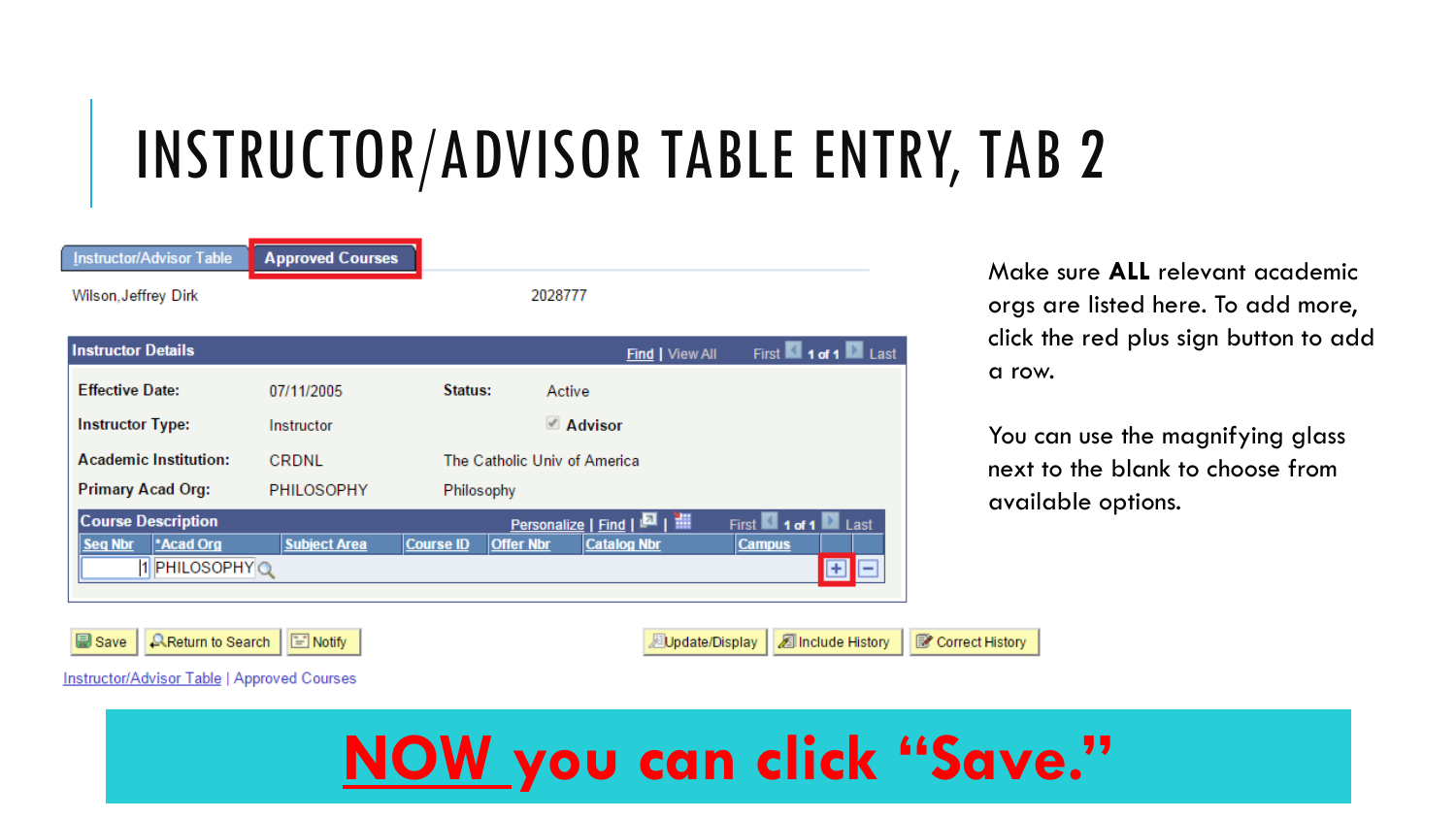# ADDING INSTRUCTORS TO COURSES

- Once an instructor is active in the Instructor/Advisor table with an effective date that pre-dates the start of the term in question, you can add them as an instructor to a specific course.
- Navigate to the course in "Maintain Schedule of Classes."
- Under the "Meetings" tab, scroll down to the "Instructors For Meeting Pattern" heading to enter the instructor.